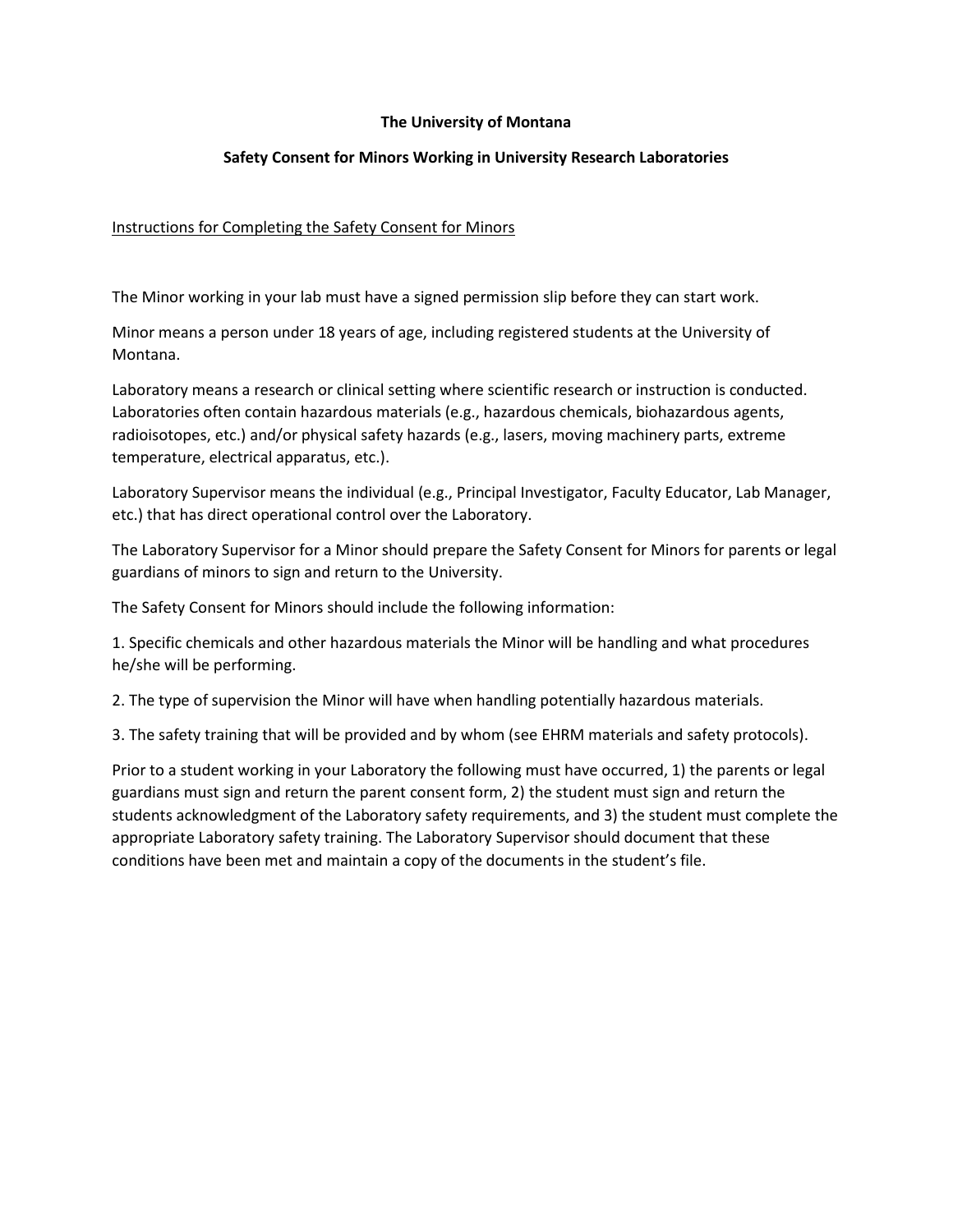| Date: |  |
|-------|--|
|       |  |

Dear Parent/Legal Guardian:

We feel that you should be informed regarding the University's effort to create and maintain a safe science laboratory environment. With the cooperation of the instructors, parents, and students, a safety instruction program can eliminate, prevent, and correct possible hazards.

Individual laboratories vary in the inherent types of hazards present. While working at the University, your child may encounter these potential hazards, for example, animal, biological, chemical, physical, or radiological hazards. The University of Montana provides safety training to anyone who may work with these materials – in fact, your child is required to complete laboratory safety training before they may work in the laboratory.

No student will be permitted to perform laboratory activities unless this contract is signed by both the student and parent/guardian and is on file with the laboratory. Your signature on this contract indicates that you have read this Safety Agreement, are aware of the measures taken to ensure the safety of your son/daughter in the science lab oratory, and will instruct your son/ daughter to uphold his/her agreement to follow these rules and procedures in the laboratory.

If you have further questions on these topics, please call Environmental Health and Risk Management at (406) 243-4503 or visit their web site:<http://www.umt.edu/research/EHRM/default.php>

\_\_\_\_\_\_\_\_\_\_\_\_\_\_\_\_\_\_\_\_\_\_\_\_\_\_\_\_\_\_\_\_\_\_\_\_\_\_\_\_\_\_\_\_\_\_\_\_\_\_\_\_\_\_\_\_\_\_\_\_\_\_\_\_\_\_\_\_\_\_\_\_\_\_\_\_\_\_\_\_\_\_\_\_\_ \_\_\_\_\_\_\_\_\_\_\_\_\_\_\_\_\_\_\_\_\_\_\_\_\_\_\_\_\_\_\_\_\_\_\_\_\_\_\_\_\_\_\_\_\_\_\_\_\_\_\_\_\_\_\_\_\_\_\_\_\_\_\_\_\_\_\_\_\_\_\_\_\_\_\_\_\_\_\_\_\_\_\_\_\_ \_\_\_\_\_\_\_\_\_\_\_\_\_\_\_\_\_\_\_\_\_\_\_\_\_\_\_\_\_\_\_\_\_\_\_\_\_\_\_\_\_\_\_\_\_\_\_\_\_\_\_\_\_\_\_\_\_\_\_\_\_\_\_\_\_\_\_\_\_\_\_\_\_\_\_\_\_\_\_\_\_\_\_\_\_

|  | Your child will work at the University of Montana in a research laboratory in: |
|--|--------------------------------------------------------------------------------|
|--|--------------------------------------------------------------------------------|

| Building: | Department: | Room# |
|-----------|-------------|-------|
|           |             |       |

Name of Laboratory: \_\_\_\_\_\_\_\_\_\_\_\_\_\_\_\_\_\_\_\_\_\_\_\_\_\_\_\_\_\_\_\_\_\_\_\_\_\_\_\_\_\_\_\_\_\_\_\_\_\_\_\_\_\_\_\_\_

Specific hazards your child may encounter while working in the laboratory:

Supervisor's Name : \_\_\_\_\_\_\_\_\_\_\_\_\_\_\_\_\_\_\_\_\_\_\_\_\_\_\_\_\_ Supervisor's Title : \_\_\_\_\_\_\_\_\_\_\_\_\_\_\_\_\_\_\_\_\_

Contact Information: \_\_\_\_\_\_\_\_\_\_\_\_\_\_\_\_\_\_\_\_\_\_\_\_\_\_\_\_\_\_\_\_\_\_\_\_\_\_\_\_\_\_\_\_\_\_\_\_\_\_\_\_\_\_\_\_\_\_\_\_\_\_\_\_\_\_\_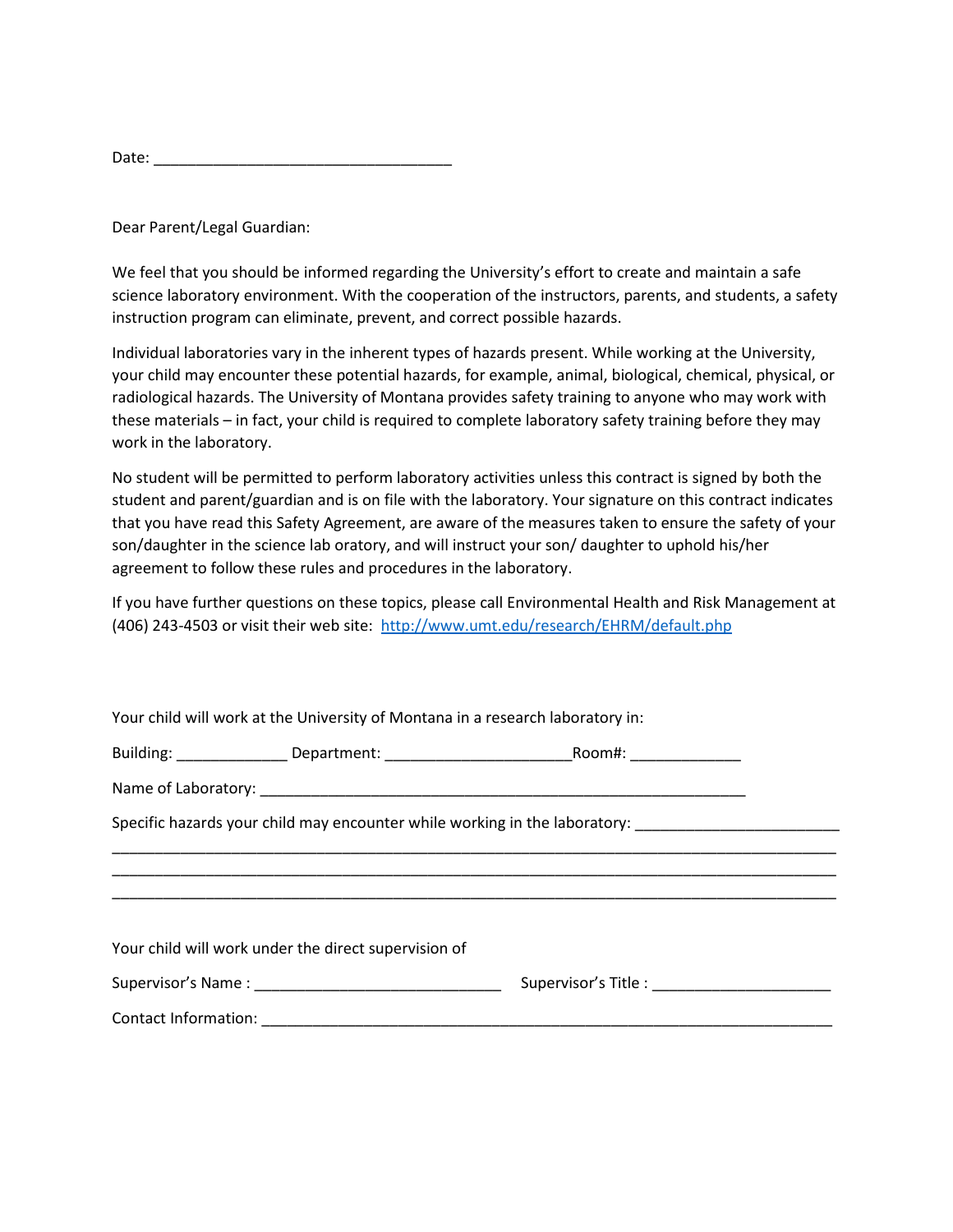### Parent/Guardian Consent Form

By signing this letter, you consent to the conditions as outlined above and affirm that you, as the parent or legal guardian, grant permission for your child to work at the University of Montana in the designated laboratory.

I grant my child, \_\_\_\_\_\_\_\_\_\_\_\_\_\_\_\_\_\_\_\_\_\_\_\_\_\_\_\_\_\_\_\_\_\_\_\_\_, permission to participate in the Research Laboratory listed above at the University of Montana. I grant permission to the program and its staff to treat as necessary and/or secure proper treatment for my child in case of injury. I understand that the University of Montana does not carry liability, medical or property damage insurance in these cases, and that the primary responsibility in case of accident will be provided by myself and/or my own insurance.

Parent/Guardian Signature \_\_\_\_\_\_\_\_\_\_\_\_\_\_\_\_\_\_\_\_\_\_\_\_\_\_\_\_\_\_\_\_\_\_\_\_\_\_\_\_\_\_\_\_\_\_\_

Date \_\_\_\_\_\_\_\_\_\_\_\_\_\_\_\_\_\_\_\_\_\_\_\_

Please contact the following in case of emergency:

Parent/Guardian Name: \_\_\_\_\_\_\_\_\_\_\_\_\_\_\_\_\_\_\_\_\_\_\_\_\_\_\_\_\_\_\_\_\_\_\_\_\_\_\_\_\_\_\_

Home telephone: \_\_\_\_\_\_\_\_\_\_\_\_\_\_\_\_\_\_\_\_\_\_\_\_\_ Work telephone: \_\_\_\_\_\_\_\_\_\_\_\_\_\_\_\_\_\_\_\_\_\_

Name of Secondary Emergency Contact: \_\_\_\_\_\_\_\_\_\_\_\_\_\_\_\_\_\_\_\_\_\_\_\_\_\_\_\_\_\_\_\_\_\_\_\_\_\_\_\_\_\_\_\_\_\_\_\_\_

Telephone: \_\_\_\_\_\_\_\_\_\_\_\_\_\_\_\_\_\_\_\_\_\_

NOTE: This consent form, including emergency contact numbers and the signed safety agreement must be kept on file with the laboratory supervisor.